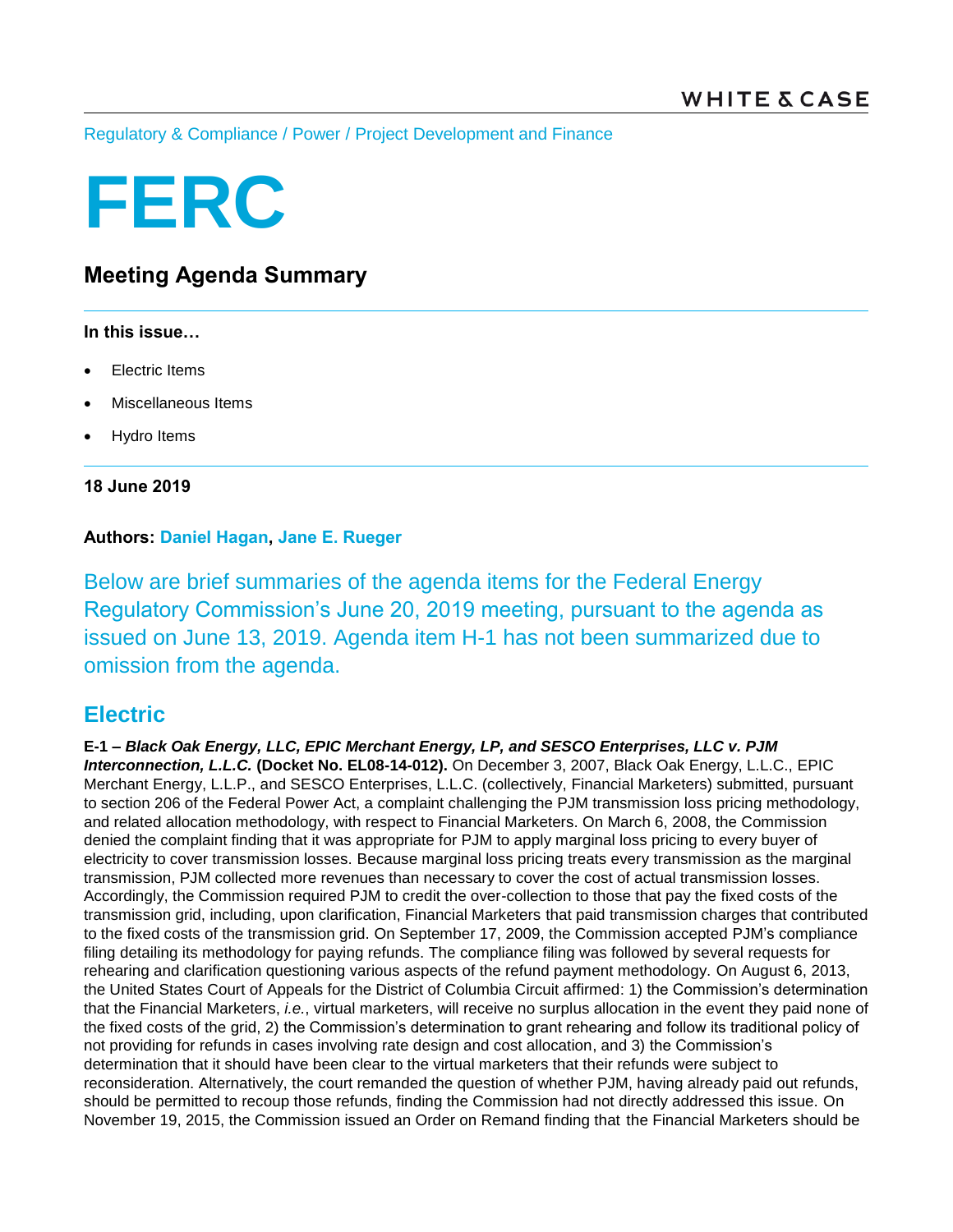required to repay refunds, with interest, to put the parties back in the positions in which they would have found themselves if the Commission had not erred in requiring refunds in the first place. Requests for rehearing of the Order on Remand were denied. Agenda item E-1 may be an order relating to the methodology for calculating transmission losses, related allocation methodology, or the calculation and subsequent payment of refunds.

**E-2 – North American Electric Reliability Corporation (Docket No. RD19-3-000).** On March 7, 2019, the North American Electric Reliability Corporation submitted, pursuant to Section 215 of the Federal Power Act, a petition for the approval of proposed reliability standard CIP-008-6 Cyber Security – Incident Reporting and Response Planning and associated implementation plan. The proposed reliability standard is intended to address the Commission's directive to require reporting of cyber security incidents that compromise, or attempt to compromise, a responsible entity's electronic security perimeter or associated electronic access control or monitoring systems to the Electricity Information Sharing and Analysis Center (E-ISAC) and the Department of Homeland Security Industrial Control Systems Cyber Emergency Response Team (ICS-CERT). Agenda item E-2 may be an order relating to the approval of the proposed reliability standard.

**E-3 – Transmission Planning Reliability Standard TPL-001-5 (Docket No. RM19-10-000).** On December 7, 2018, the North American Electric Reliability Corporation submitted, pursuant to Section 215 of the Federal Power Act, a petition for the approval of proposed reliability standard TPL-001-5 Transmission System Planning Performance Requirements and associated implementation plan. The proposed reliability standard is intended to improve upon currently effective Reliability Standard TPL-001-4 by providing for more comprehensive and robust planning studies and address the Commission's directives from its order approving TPL-001-4. Agenda item E-3 may be an order relating to the approval of the proposed reliability standard.

**E-4 –** *San Diego Gas & Electric Company v. Sellers of Energy and Ancillary Services Into Markets Operated by the California Independent System Operator Corporation and the California Power Exchange***, et. al. (Docket Nos. EL00-95-000, EL00-98-000, EL01-10-000, PA02-2-000, IN03-10-000, EL03-165).** In response to what is now commonly referred to as the California Energy Crisis, the Commission initiated numerous proceedings to address uncompetitive conduct in California's energy markets. The energy crisis marked by widespread blackouts, elevated prices, and the collapse of one of California's largest energy companies has been and is being addressed in numerous FERC dockets, including the investigations and hearings captioned here, and litigation in both state and federal courts. Complaints and comments were also filed by interested parties and policy makers across the State. On July 26, 2000, the Commission initiated, pursuant to Section 206 of the FPA, a Staff-led investigation to detect any defects in the operation of competitive power markets in California. On August 2, 2000, San Diego Gas & Electric Company (SDG&E) submitted, pursuant to Section 206 of the Federal Power Act, a complaint requesting an emergency order capping the prices at which sellers may bid energy or ancillary services into the CAISO and California Power Exchange (PX) markets at \$250 per MW. On August 24, 2000, the Commission issued an order rejecting SDG&E's request and initiating investigations into the rates of sellers in the CAISO and PX markets and to investigate the tariffs, contracts, institutional structures, and bylaws of California entities. On December 15, 2000, in response to complaints submitted by numerous market participants, the Commission issued an Order Directing Remedies for California Wholesale Electric Markets. On June 25, 2003, the Commission issued an Order to Show Cause directing specified entities to participate in hearings to demonstrate why certain specified conduct should not be considered gaming or anomalous market behavior. Also in response to investigations by Commission Staff, the Commission issued an Order Requiring Demonstration that Certain Bids Did Not Constitute Anomalous Market Behavior on June 25, 2003. Importantly, many of the parties in the various proceedings have engaged in settlements. Agenda item E-4 may be an order addressing resolution of outstanding claims related to the California Energy Crisis.

**E-5 –** *Light Power & Gas of NY LLC v. New York Independent System Operator, Inc.* **(Docket No. EL19-39- 000).** On January 29, 2019, pursuant to Sections 206 and 306 of the Federal Power Act, Light Power & Gas of NY LLC (LPGNY) filed a complaint against the New York Independent System Operator, Inc. (NYISO) alleging that NYISO had unreasonably and unjustly discriminated against LPGNY by determining that LPGNY is a common law successor that is allegedly liable for various debts of bankrupt former NYISO market participant and refusing to process LPGNY's application for registration to participate in NYISO markets. On February 19, 2019, NYISO submitted an answer to LPGNY's complaint, stating that NYISO's tariff gives it the authority to recognize LPGNY's close links to the former market participant and prevent LPGNY from entering the market until the relevant debts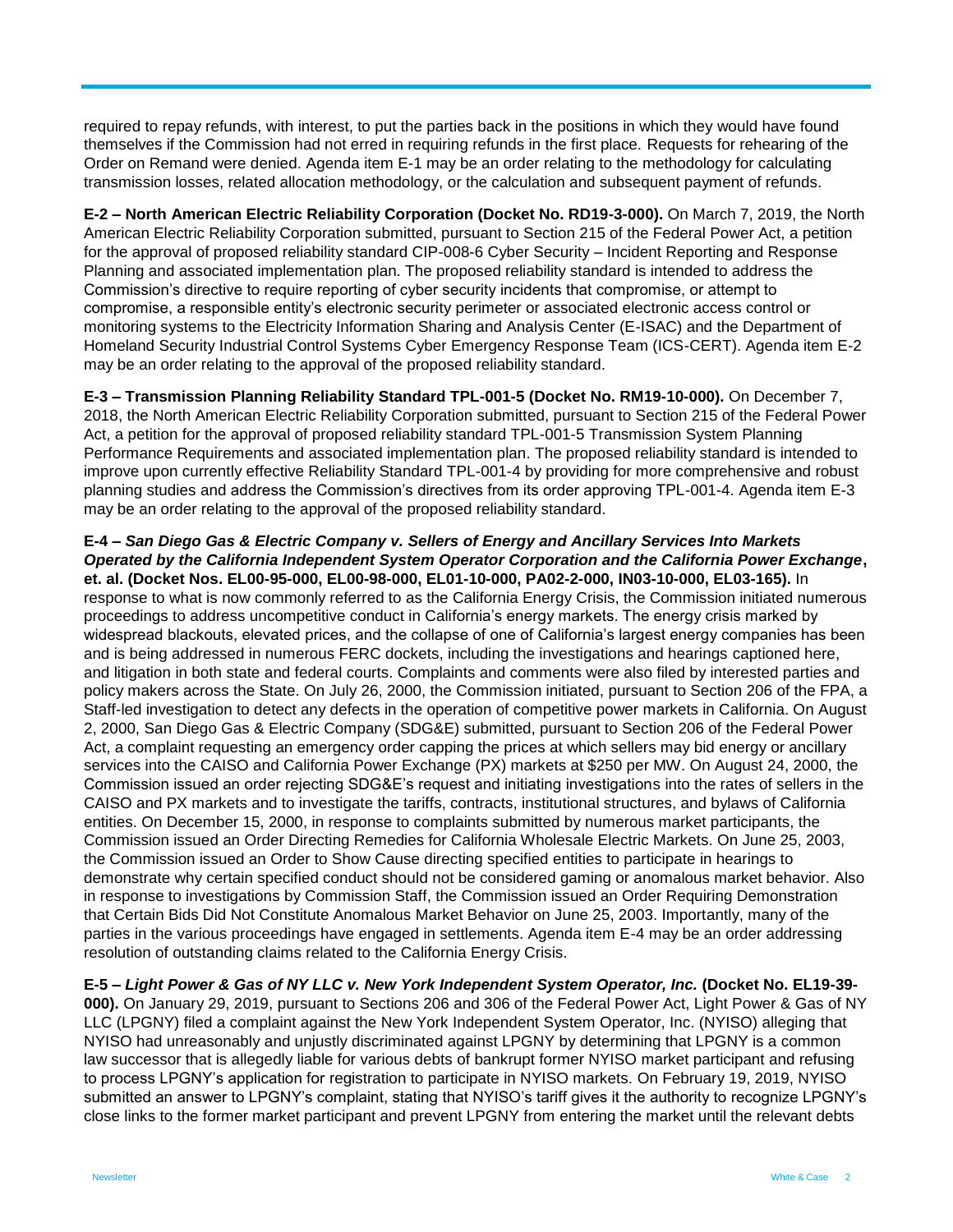are paid. Various entities, including PJM Interconnection, LLC, have moved to intervene in the proceeding, and various motions and answers have been exchanged. Agenda item E-5 may be an order in the proceeding.

**E-6 – Midcontinent Independent System Operator, Inc. (Docket Nos. ER19-875-000, ER19-875-001).** On January 28, 2019, the Midcontinent Independent System Operator, Inc. (MISO) submitted proposed tariff revisions to enhance MISO's ability to coordinate with federal agencies in cyber-security emergencies. On March 22, 2019, the Commission filed a notice of deficiency in the proceeding and requested additional information from MISO regarding the sharing of information. MISO responded to the request for additional information and submitted additional tariff revisions on April 22, 2019. Agenda item E-6 may be an order regarding the proposed tariff revisions.

**E-7 – PJM Interconnection, L.L.C. and Monongahela Power Company,** *et al***. (Docket Nos. ER18-614-003, ER18-614-004, ER18-614-005, EL18-173-001).** On January 5, 2018, in Docket No. ER18-614-000, PJM submitted revisions to Schedule 12-Appendix A of its Tariff to incorporate cost responsibility assignments for certain new baseline upgrades, including Targeted Market Efficiency Projects (TMEPs) that were approved as interregional transmission projects by the PJM Board of Managers. On July 2, 2018, the Commission issued an order directing PJM to submit revised cost responsibility assignments for certain of the TMEPs to include Merchant Transmission Facilities regardless of whether or not they have Firm Transmission Withdrawal Rights, including Merchant Transmission Facilities owned by Linden VFT, LLC (Linden) and Hudson Transmission Partners, LLC (Hudson), and instituted a Federal Power Act section 206 proceeding in Docket No. EL18-173-000 to require PJM Transmission Owners to refile Schedule 12 of the PJM Tariff in accordance with its order. In Docket No. ER18-614-003, on July 31, 2018, PJM submitted revisions to Schedule 12-Appendix A to allocate certain TMEP costs to Linden and Hudson to comply with the July 2 order. In Docket Nos. ER18-614-004 and EL18-173-000, on August 1, 2018, the PJM Transmission Owners submitted limited revisions to Section 12 of the PJM tariff to ensure consistency with Schedule 12-Appendix A. Linden has protested both sets of tariff revisions made in compliance with the July 2 order. Additionally, in Docket No. ER18-614-005, on August 1, 2018, requests for rehearing of the July 2 order were filed by Linden, Hudson, the New Jersey Board of Public Utilities and the New York Power Authority, asking the Commission to reconsider its finding that Merchant Transmission Facilities without Firm Transmission Withdrawal Rights are subject to cost allocations for TMEPs and the Commission's required effective date for PJM tariff changes. Agenda item E-7 may be an order in the proceeding.

**E-8 – Southwest Power Pool, Inc. (Docket No. ER15-2028-000 and ER15-2028-001).** On June 26, 2015, the Southwest Power Pool, Inc. (SPP) submitted revisions to its Open Access Transmission Tariff (SPP Tariff) to include the Corn Belt Formula Rate, which provides for the recovery of Corn Belt Power Cooperative's (Corn Belt) Annual Transmission Revenue Requirement for Corn Belt's facilities and certain facilities of its membercustomers, and to identify certain of Corn Belt's existing contracts as Grandfathered Agreements under the SPP Tariff. Various entities intervened and submitted protests. On September 30, 2015, the Commission accepted the tariff revisions for filing and set the return on equity and Formula Rate for hearing and settlement judge procedures. Numerous settlement conferences and technical conferences were held, and the settlement participants eventually agreed to all portions of a Settlement submitted on July 12, 2017 except for the Settlement's rate treatment of the Grandfathered Agreements. On October 27, 2017, the Settlement Judge issued a report of contested settlement, and on November 1, 2017, settlement judge procedures were terminated. On June 13, 2018, Corn Belt and Northwest Iowa Power Cooperative filed a request for the Commission to take administrative notice of *Southwest Power Pool, Inc.*, 163 FERC ¶ 61,109 (2018) ("*Tri-State*"), a recent FERC order addressing a similar cost-shifting issue as that presented in the settlement conferences, or in the alternative, a limited motion to reopen the record in the proceeding to accept certain calculations regarding alleged cost shifts. On June 28, 2018, Commission Trial Staff submitted an answer opposing the request to take administrative notice of *Tri-State* or reopen the record. Agenda item E-8 may be an order in the proceeding.

**E-9 – Southwest Power Pool, Inc. (Docket Nos. ER15-2115-000, ER15-2115-001).** On September 7, 2015, Southwest Power Pool, Inc. (SPP) filed the Annual Transmission Revenue Requirement (ATRR) and Formula Rate Template (Formula Rate) for Northwest Iowa Power Cooperative (NIPCO). The filing proposed to modify the SPP Tariff to allow for cost recovery of NIPCO facilities and detail the associated accounts and costs, as well as pre-existing NIPCO contracts. Following the filing, a number of stakeholders submitted motions to intervene and substantive comments, outlining concerns with the NIPCO ATRR and Formula Rate proposal. On September 30, 2015, the Commission issued an order accepting the revisions to the SPP Tariff and setting the matter for hearing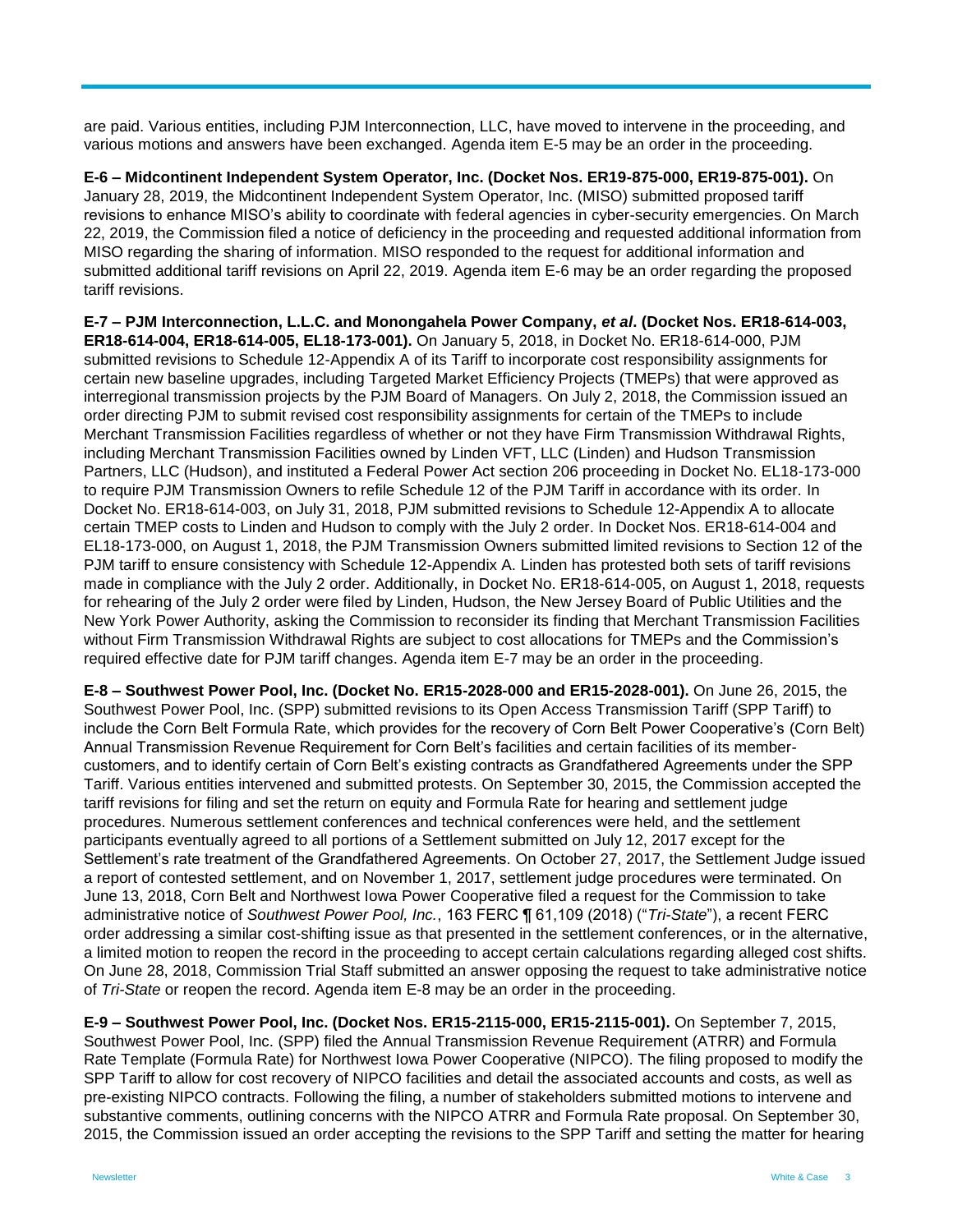and settlement judge procedures. The Commission approved the requested 50 basis point adder contingent on an updated discounted cash flow analysis affirming that the base return on equity (ROE) was just and reasonable. On July 12, 2017, SPP submitted a Joint Offer of Settlement and Settlement Agreement, reflecting deliberations that had occurred since October of 2015 between itself and the intervening parties. The settlement modifies the depreciation and amortization rates for NIPCO and provides for a total ROE of 10.1 percent, inclusive of the 50 basis point adder as approved by the Commission originally. Consistent with guidance documents in the SPP Tariff, NIPCO has adjusted its rate base facilities that will be reflected in the Formula Rate by removing several transmission line segments and one transmission substation that did not quality for cost recovery. During the comment period, Commission Trial Staff, Missouri River Energy Services, and Western Area Power Administration (collectively, the Contesting Participants) filed comments opposing the treatment of two grandfathered agreements (GFAs) as contemplated in the settlement. The Contesting Participants allege the rate treatment of the GFAs is unjust and unreasonable, stating that other transmission owners will essentially subsidize transmission loads and shifts the cost from NIPCO and its customers to the transmission owners. As such, the Contesting Participants propose that an adjustment to the Formula Rate is necessary, either by modifying how to calculate a charge for the GFA transmission load for NIPCO or by requiring NIPCO to include its GFA transmission in the Divisor. Agenda item E-9 may be an order on the contested portions of the settlement as set forth by SPP and NIPCO.

**E-10 – Pacific Gas and Electric Company (Docket No. ER17-910-001).** On January 31, 2017, Pacific Gas and Electric Company (PG&E) submitted proposed revisions to a service agreement with the City and County of San Francisco (San Francisco) in order to reflect new, modified, or cancelled points of delivery, reflect work performed for existing points of delivery during the fourth quarter of 2016, and update a previously-filed project to revise the cost of ownership and payment schedule from assessment of monthly charges to a one-time payment. On February 21, 2017, San Francisco filed a protest to challenge the filing, alleging that PG&E failed to justify the costs for required facilities under the service and interconnection agreements and include projects for which PG&E should have tendered draft specifications for service or work performance agreements to San Francisco. On March 28, 2017, the Commission issued an order accepting the revisions suspended for a nominal period, subject to refund, and set the matter for hearing and settlement judge procedures. Following numerous settlement conferences and deliberations among the parties, on December 14, 2018, PG&E submitted a joint offer of partial settlement which resolved certain issues in the proceeding. Agenda item E-10 may be an order on the partial settlement as set forth by PG&E and San Francisco.

**E-11 – Ambit Northeast, LLC (Docket No. ER19-158-002).** On October 22, 2018, Ambit Northeast, LLC (Ambit) filed an application for authorization to purchase and resell electricity, energy, and related services at marketbased rates. Public Citizen, Inc. (Public Citizen) filed a protest on October 29, 2018, disputing that Ambit should not be able to withhold disclosure of the names of certain ultimate shareholders owning more than 10 percent of Ambit and stating that the information should not be considered as privileged by the Commission. On January 29, 2019, the Commission issued an order indicating that it will grant the protest of Public Citizen and publicly release certain information for which Ambit had requested privileged treatment. On February 6, 2019, Ambit filed a request for rehearing of the January 29 order or a request for stay for an additional sixty days of a final Commission order if the rehearing request is rejected. Agenda item E-11 may be an order on the request for rehearing brought forward by Ambit.

**E-12 – Midcontinent Independent System Operator, Inc. and Ameren Illinois Company (Docket No. ER17- 2323-002).** On August 17, 2017, Midcontinent Independent System Operator, Inc. (MISO) and Ameren Illinois Company (Ameren) submitted an application pursuant to section 205 of the Federal Power Act (FPA) proposing revisions to the Ameren formula rate for transmission service on file in the MISO Tariff. The revisions involve the addition items to the income tax calculation of the formula rate, primarily including returning to or recovering from customers any excess or deficient accumulated deferred income taxes (ADIT) stemming from tax law or rate changes. On September 7, 2017, Southwestern Electric Cooperative, Inc. (Southwestern) filed a motion to intervene and protest, asserting that the revisions would not result in just and reasonable rates. In particular, Southwestern advocated that excess ADIT be returned to customers within a five-year period. On May 31, 2018, the Commission issued an order accepting the proposed revisions to the Ameren formula rate. As a result, Southwestern filed a request for rehearing on July 2, 2018, stating that the order will suppress future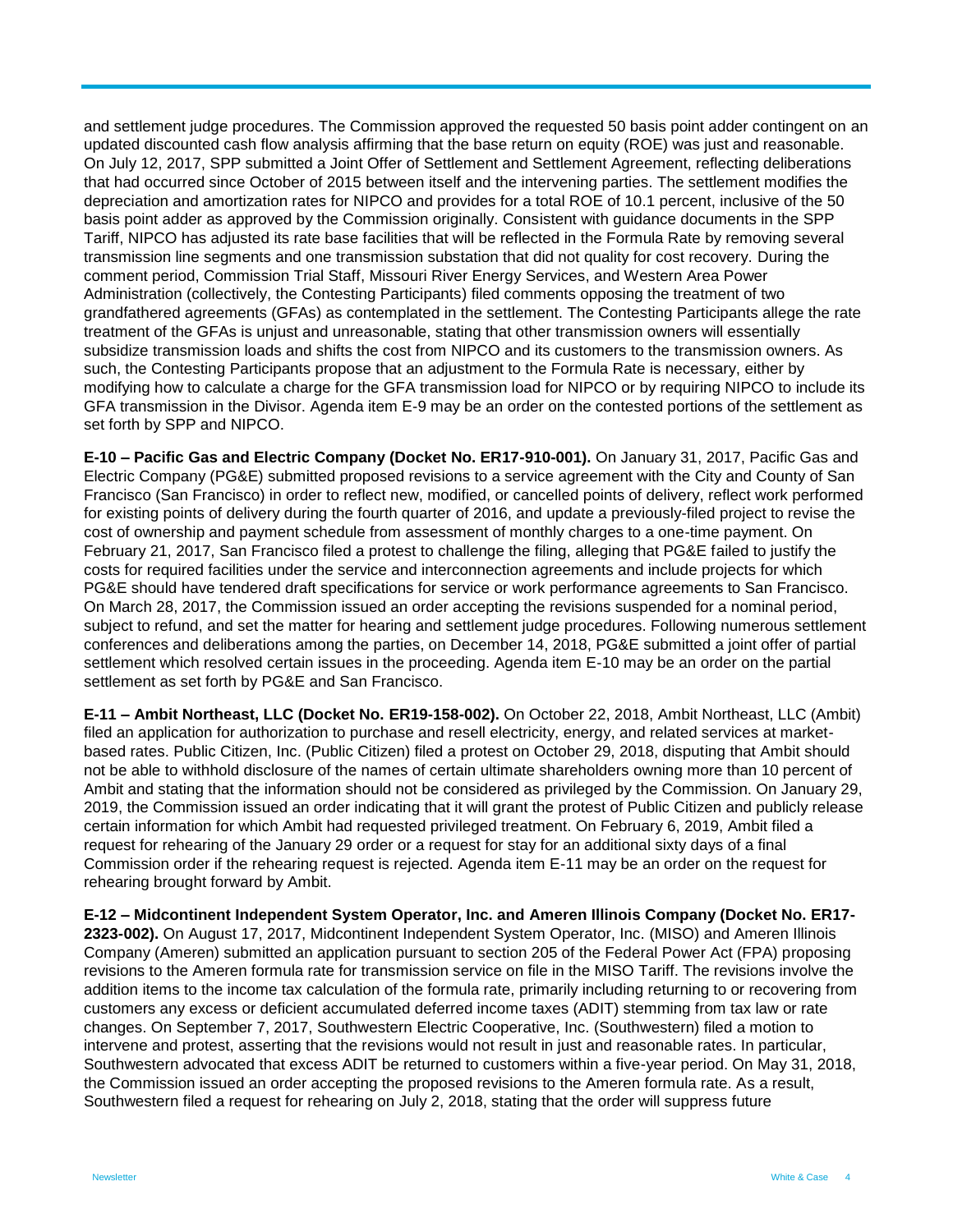investigations of income tax-related issues and lead to unjust and unreasonable transmission rates. Agenda item E-12 may be an order on the request for rehearing by Southwestern.

**E-13 – ALLETE, Inc. (Docket No. ER19-283-001).** On November 2, 2018, ALLETE, Inc. (ALLETE) filed a proposed revised reactive power revenue requirement for implementation under the MISO Tariff. ALLETE submitted the terminated revenue requirement of Boswell Energy Center Units 1 and 2, scheduled for retirement on December 31, 2018. On December 31, 2018, the Commission issued an order accepting the filing, suspending the proposed rate schedule, and establishing hearing and settlement judge procedures. The Commission asserted that ALLETE had not satisfied the requirement to submit a redline comparison of its proposed reactive power revenue requirement and the 1996 Black Box Settlement. On January 30, 2019, ALLETE filed a request for clarification and expedited action of the December 31 order, stating that the redline requirement is not applicable in this instance as it is not modifying Tariff sheets on file with the Commission and such review is not necessary for consideration of the proposed revised revenue requirement. Agenda item E-13 may be an order on the request for clarification brought forward by ALLETE.

**E-14 – Entergy Services, Inc. (Docket No. ER10-1350-007).** On December 17, 2015, the Commission issued Opinion No. 545, an order that affirmed in part and rejected in part an Initial Decision involving the fourth annual bandwidth filing, covering the year of 2009, submitted by Entergy Services, Inc. (Entergy). This matter comprises only a segment of a long period of litigation over the allocation of the production costs of electric power plants among the Entergy Operating Companies under its system agreement. The system agreement allows Entergy to plan, construct, and operate their generation and transmission facilities as a unified electric system; however, in 2005, the Commission issued Opinion No. 480, finding that production costs across the multistate system were not equal and were unduly discriminatory. The Commission imposed a remedy reallocating costs that deviated from an established "bandwidth" around the system average, as determined in annual proceedings. On May 27, 2010, Entergy submitted its bandwidth formula in the fourth bandwidth filing pursuant to Opinion No. 480. On September 19, 2014, the presiding judge issued the Initial Decision in the proceeding, finding that Entergy did not properly include the fuel inventory balance from FERC Form No. 1 as an input to the bandwidth formula for the 2009 test year. Opinion No. 545 affirmed this finding as well as certain remedies relating to the treatment of ADIT. On January 19, 2016, the Arkansas Public Service Commission, the Louisiana Public Service Commission (LPSC), and Entergy filed requests for rehearing of Opinion No. 545. The Commission granted in part and denied in part the requests for rehearing on September 22, 2016. The only outstanding item for Commission scrutiny is the contra-securitization ADIT issue which arose from hurricane-related costs from 2005 to 2008. The Commission required Entergy to remove both securitized asset ADIT and contra-securitized asset ADIT from the bandwidth calculation. On October 24, 2016, the LPSC filed a request for rehearing of Opinion No. 545 and the order on rehearing and clarification on September 22, 2016. Agenda item E-14 may be an order on the request for rehearing brought forward by LPSC.

**E-15 – Louisiana Public Service Commission v. System Energy Resources, Inc. and Entergy Services, Inc. (Docket No. EL18-142-001).** On April 27, 2018, the Louisiana Public Service Commission (LPSC) filed a complaint against System Energy Resources, Inc. (SERI) and its affiliate Entergy Services, Inc. (Entergy), seeking modifications to the formula rate used by SERI in charging costs of the Grand Gulf nuclear unit under a Unit Power Sales Agreement (UPSA) to its Entergy-related affiliates (LPSC Complaint). The LPSC Complaint sought changes in the UPSA's formula rate to correct alleged unjust and unreasonable aspects of the formula provisions for billing the return on equity (ROE), the amount of equity in the capital structure, and depreciation expense. On August 24, 2018, the Commission issued an order (August 2018 Order) granting, in part, the LPSC Complaint with respect to the ROE element, establishing hearing and settlement judge procedures, and setting a refund effective date of April 27, 2018, the date the LPSC Complaint was filed. The August 2018 Order also denied the LPSC Complaint with respect to the capital structure elements, and dismissed the LPSC Complaint with respect to the depreciation rate elements. On September 24, 2018, SERI, Entergy, and the LPSC requested rehearing of the August 2018 Order. Agenda item E-15 may be an order on the SERI, Entergy, and LPSC requests for rehearing.

**E-16 – Ameren Illinois Company (Docket No. ER17-1198-000).** On March 14, 2017, pursuant to previous Commission orders and the Midcontinent Independent System Operator, Inc.'s (MISO) Open Access Transmission, Energy and Operating Reserve Markets Tariff (Tariff) Attachment O formula rate protocols, Ameren Illinois Company (AIC), submitted supporting information reflecting AIC's projected net revenue requirement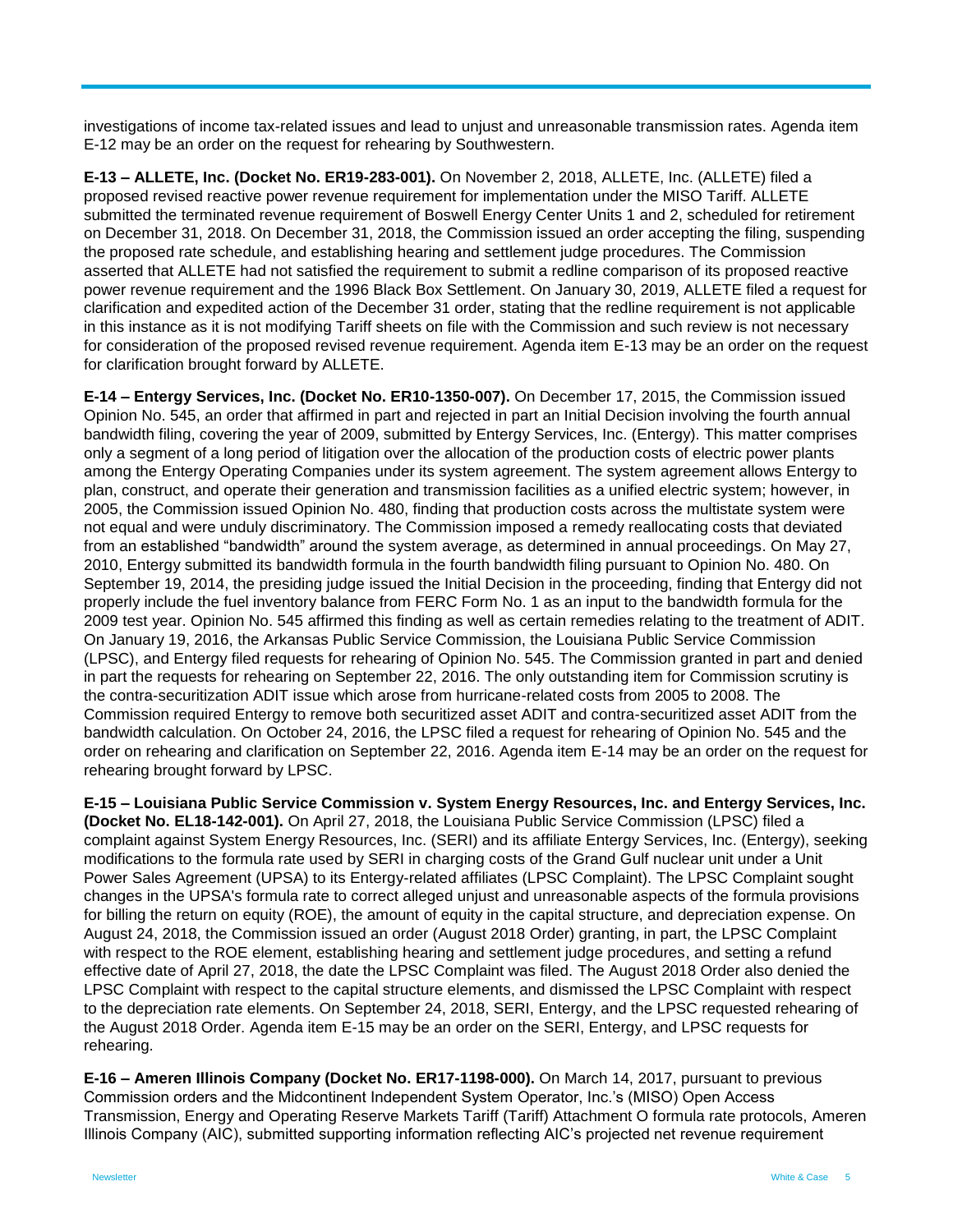effective January 1, 2017 and AIC's calendar year 2015 annual true-up (AIC Information Filing). On April 17, 2017, Southwestern Electric Cooperative, Inc. submitted a formal challenge to the AIC Information Filing. Agenda item E-16 may be an order on the AIC Information Filing.

## **Miscellaneous**

**M-1 – Revisions to the Filing Process for Commission Forms (Docket No. RM19-12-000).** On January 17, 2019, the Commission issued a notice of proposed rulemaking (NOPR) proposing to change the software and coding language used to submit certain data to the Commission, as the current submission software, Visual FoxPro, is no longer supporter by its developer. Specifically, the NOPR proposes that the Commission transition from using Visual FoxPro software to file the Commission's Form Nos. 1, 1-F, 2, 2-A, 3-Q electric, 3-Q natural gas, 6, 6-Q, 60, and 714, and instead use Xtensible Business Reporting Language (XBRL), which is a type of extensible markup language. The NOPR states that the Commission believes the use of XBRL will decrease the costs over time of preparing data for submission to the Commission. Agenda item M-1 may be an order on the NOPR and the use of XBRL for Commission filings.

## **Hydro**

#### **H-1 – Omitted**

**H-2 – Boyce Hydro Power, LLC (Docket No. P-10808-066).** On March 15, 2019, Boyce Hydro Power, LLC (BHPLLC), former licensee for the Edenville Hydro Electric Project, FERC Project No. 10808 (Edenville Project), submitted a motion for reconsideration of two previous Commission orders that revoked the Edenville Project's license. BHPLLC's motion also included an application for approval to transfer the Edenville Project's license to Wolverine Hydro, LLC (WHLLC). BHPLLC asserts in its motion that revocation of the Edenville Project's license is no longer necessary due to changed financial circumstances that will allow a licensee to comply with all of the license's requirements. BHPLLC further asserts that reinstatement of the Edenville Project's license, coupled with transfer of the license to WHLLC, is in the public interest. Agenda item H-2 may be an order on the request to reinstate and transfer the Edenville Project's license to WHLLC.

**H-3 – Public Utility District No. 2 of Grant County, Washington (Docket No. P-2114-300).** On March 31, 2017, as supplemented on April 28, 2017, Public Utility District No. 2 of Grant County, Washington, licensee for the Priest Rapids Hydroelectric Project No. 2114, filed an update to its Recreation Resource Management Plan pursuant to Article 418 of the project license. On February 19, 2019, the Commission issued an order the Project's recreational resource management plan. On March 20, 2019, Pat Kelleher filed a request for rehearing of the Commission's February 19 order. Agenda item H-3 may be an order on the request for rehearing.

**H-4 – Southern California Edison (Docket No. P-2290-117).** On June 4, 2015, Southern California Edison (SCE), licensee for the Kern River No. 3 Hydroelectric Project No. 2290, filed an application to amend the license conditions requiring the whitewater flows. On January 30, 2019, the Commission issued an order approving the proposed amendments. On March 1, 2019, Brett Harding Duxbury filed a request for rehearing of the Commission's January 30 order. Agenda item H-4 may be an order on the request for rehearing.

**H-5 – Algignis, Inc. (Docket Nos. P-14896-001, P-14897-001, P-14898-001, P-14899-001, P-14900-001, P-14901-001, P-14902-001, P-14903-001, P-14904-001, P-14905-001, P-14906-001, 14907-001, P-14908-001, P-14909-001, P-14910-001, P-14911-001, P-14912-001, P-14913-001, P-14914-001, P-14915-001 P-14916-001, P-14917-001, P-14918-001, P-14919-001, P-14920-001, P-14921-001, P-14922-001, P-14923-001, P-14924-001, P-14925-001, P-14926-001, P-14927-001, P-14928-001, P-14929-001, P-14930-001, P-14931-001, P-14932-001, P-14933-001, P-14934-001, P-14935-001, P-14936-001, P-14937-001, P-14938-001, P-14939-001, P-14940-001, P-14941-001, P-14942-001, P-14943-001, P-14944-001, P-14945-001, P-14946-001, P-14947-001, P-14948-001, P-14949-001, P-14950-001, P-14951-001, P-14952-001, P-14953-001, P-14954-001 & P-14955-001).** Applicant Algignis, Inc. submitted applications for preliminary permits at nuclear power plants throughout the United States in the above-referenced dockets. On February 22, 2019, Commission staff issued a delegated letter order dismissing the applications because the Commission lacks jurisdiction over the proposed projects. On March 22,